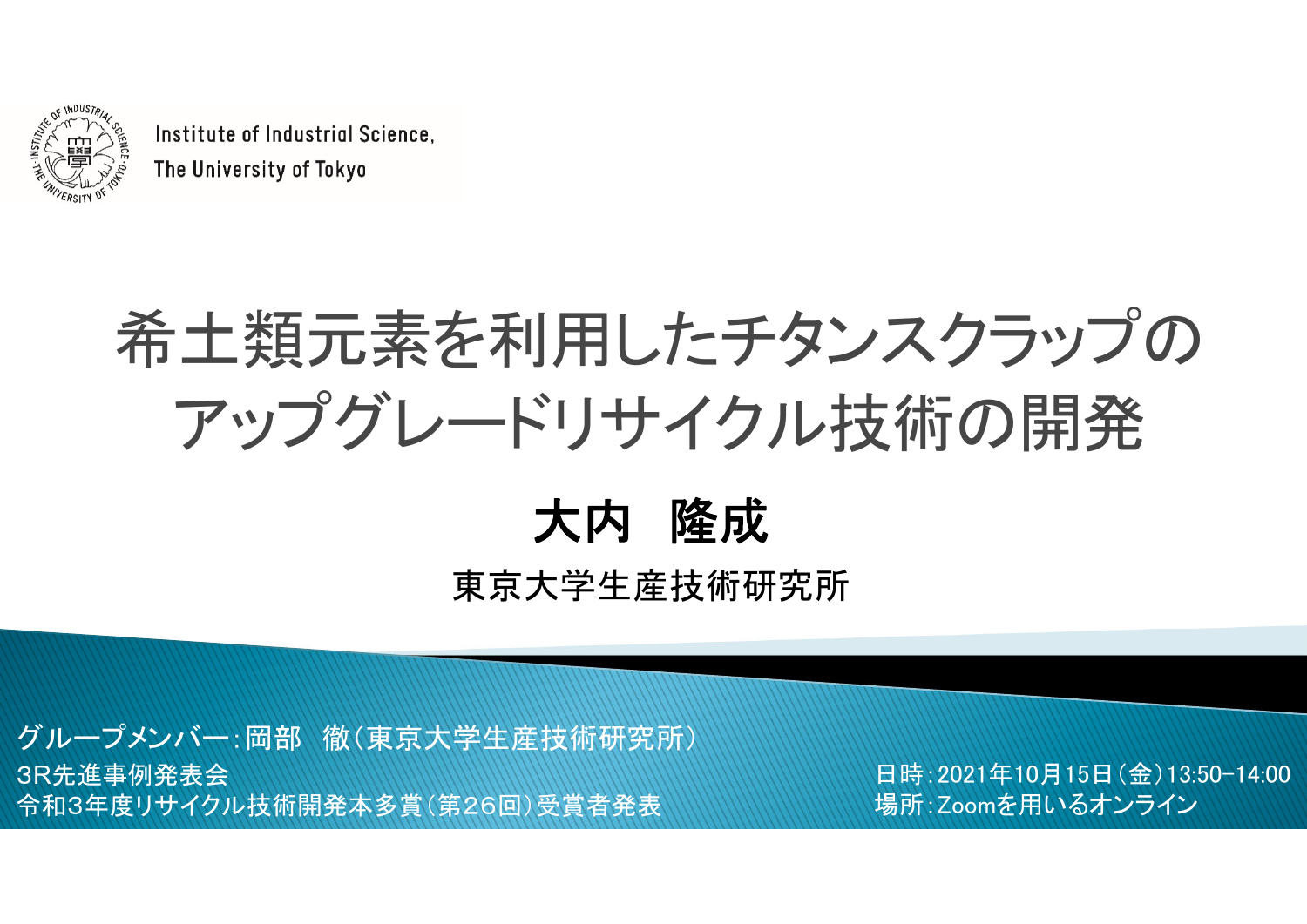#### チタン (Ti) の基本情報



- ・豊富な地殻含有量 (第9位)
- ・Ti 合金は最高の比強度
- ・高い腐食耐性
- ・高生産コスト

https://en.wikipedia.org/wiki/Titanium

高付加価値材料として特殊用途に利用 (医療器具、文化財、化学プラント、潜水艦 など)



- Ti の需要の大半は航空宇宙産業
- 現在、航空機材料中の Ti 合金の使用割合 は増大している <sup>⇒</sup> 最新鋭機は>14%

2050年には、航空機用途の Ti の世界需要は3~4倍に伸びると予想されており、 この分野の Ti の需要予測では、40~50万トン(数千億円規模:1000円/kg換 算)になると予測されている。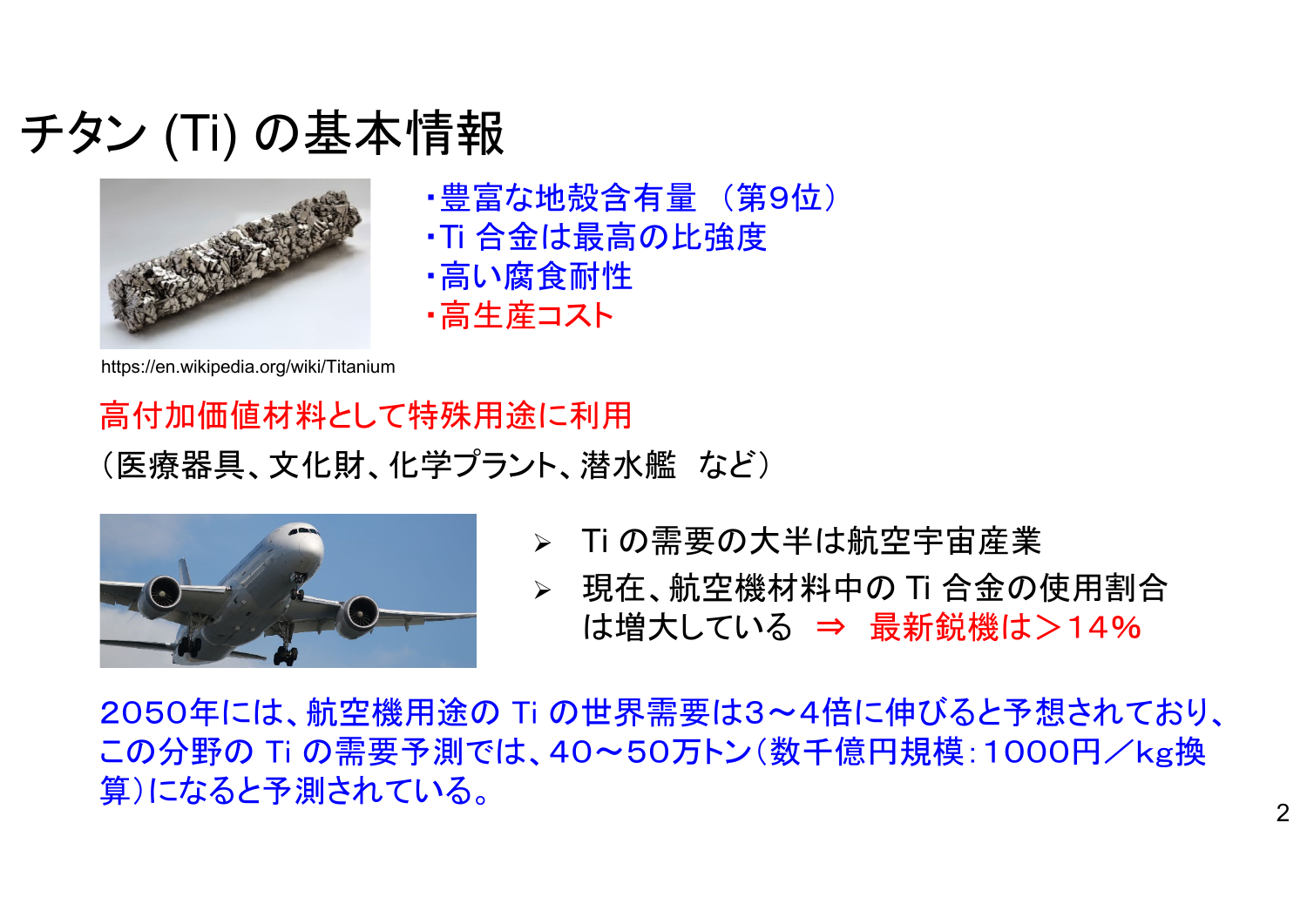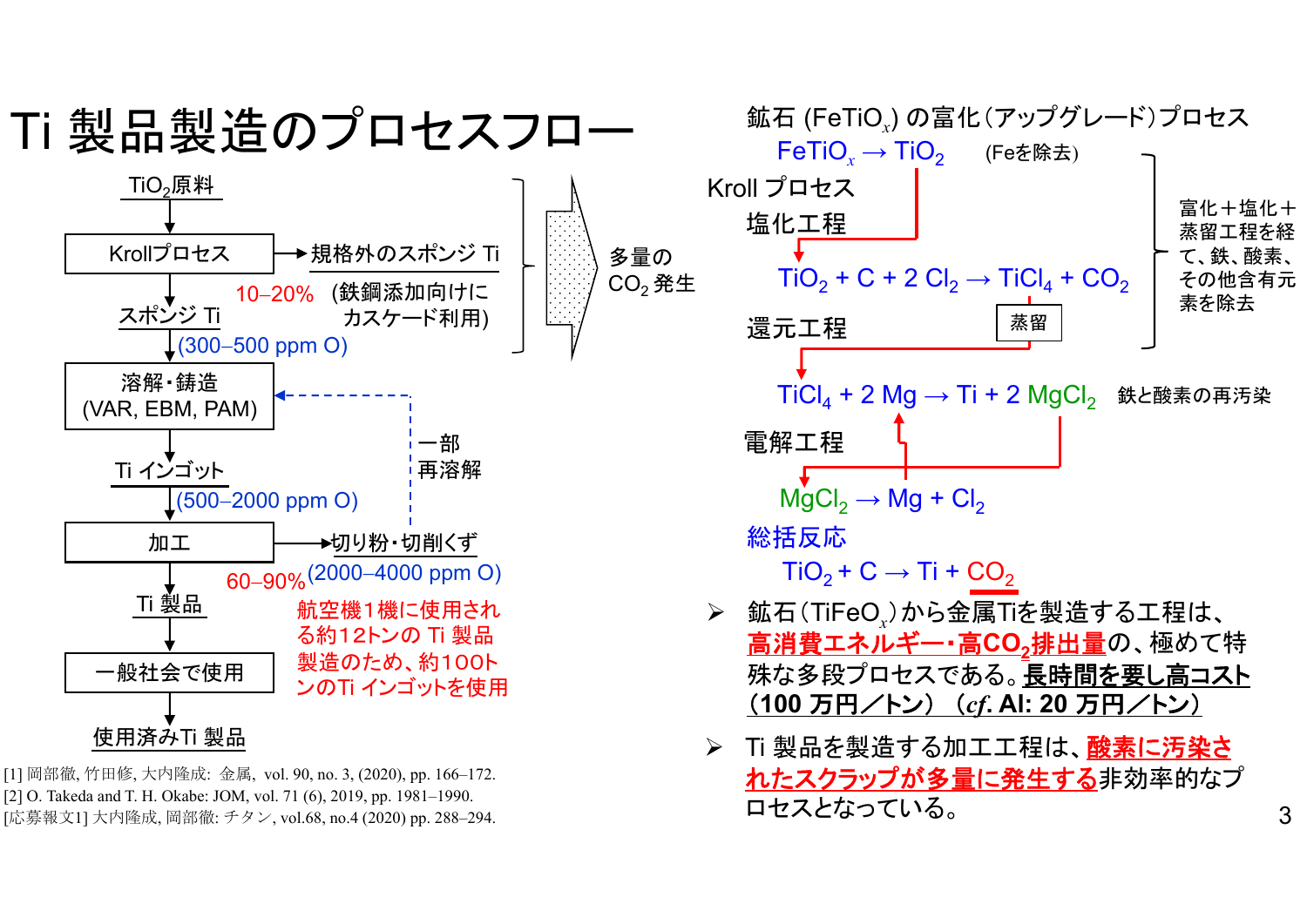



[1] 岡部徹, 竹田修, 大内隆成: 金属, vol. 90, no. 3, (2020), pp. 166–172. [2] O. Takeda and T. H. Okabe: JOM, vol. 71 (6), 2019, pp. 1981–1990. [応募報文1] 大内隆成, 岡部徹: チタン, vol.68, no.4 (2020) pp. 288–294. Ti のバージン材(スポンジTi)は高純度・高価格 <sup>→</sup>酸素濃度 300~500ppm O $\sim$ 1000円/kgTi Ti のスクラップは低純度・低価格 <sup>→</sup>酸素濃度 2000~4000ppm O 150~円/kgTi

現時点では、酸素濃度が高い Ti スクラップから 直接酸素を除去する工業プロセスは存在しない。

- • 将来、Ti の生産が増えるとカスケードリサイク ルに限界が生じる。
- • 鉱石からの Ti 合金生産には莫大なエネル ギーを要し、多量の CO<sub>2</sub>を排出。

Ti 合金スクラップ中の主たる不純物である酸素 を除去する新しいタイプのアップグレードリサイク ル法により、リサイクル Ti がスポンジ Ti を置き 換えるようになると

 Ti 製品の価格低減 (=ステンレス鋼製品レベル) > 省エネ・CO<sub>2</sub>排出量削減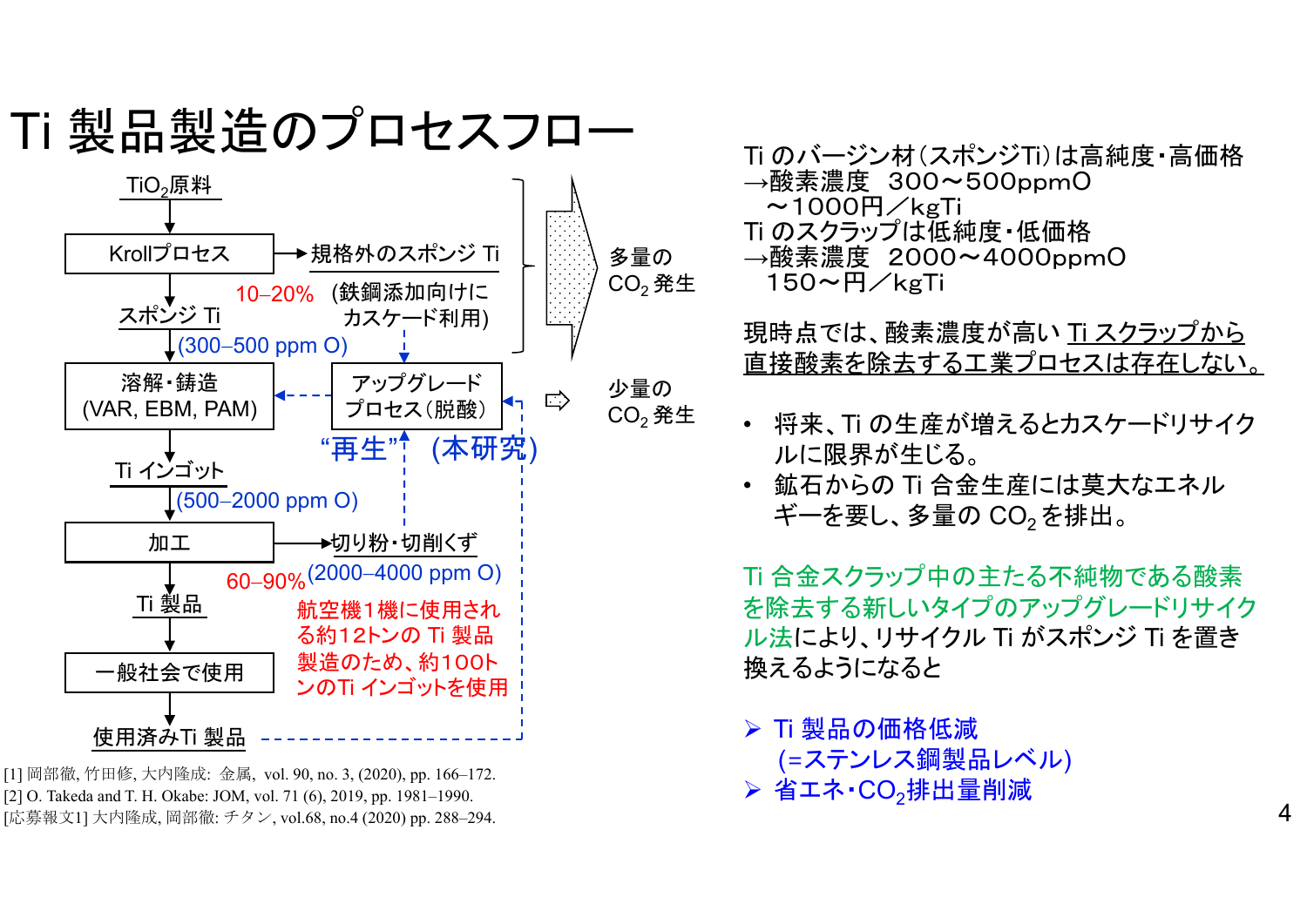## Ti から酸素を直接除去する方法 (脱酸)

O (in Ti) + Ca (*s, l*) → CaO (*s*)

(a) Ca/CaO平衡

(b) Ca/CaO平衡(CaCl<sub>2</sub>中)

(c) 電気化学的手法



スポンジ Ti と同程度(500 mass ppm O)かそれ以下の酸素濃度まで脱酸可能

> CaCl<sub>2</sub>は水分を吸収しやすいため、反応系外からの水分汚染を防ぐ雰囲気制御などプロセス管理が難しい。 > CaCl2が水分を吸収すると、電解反応の反応効率が著しく低下する。

 $\blacktriangleright$ 脱酸生成物であるCaOや溶媒であるCaCl2を Ti スクラップ表面から除去する洗浄工程の歩留まりが悪い。

- CaOからのCaの再生プロセスが非効率である。
- 現在でも、**Ti** の脱酸について研究を行っているグループは世界中にいくつかあるが、いずれも、スポンジ **Ti** レベルの低酸素濃度の **Ti** を得るには、**Ca** を脱酸剤とした手法から脱却しておらず、上記に挙げた課 題に解を与えるものではない。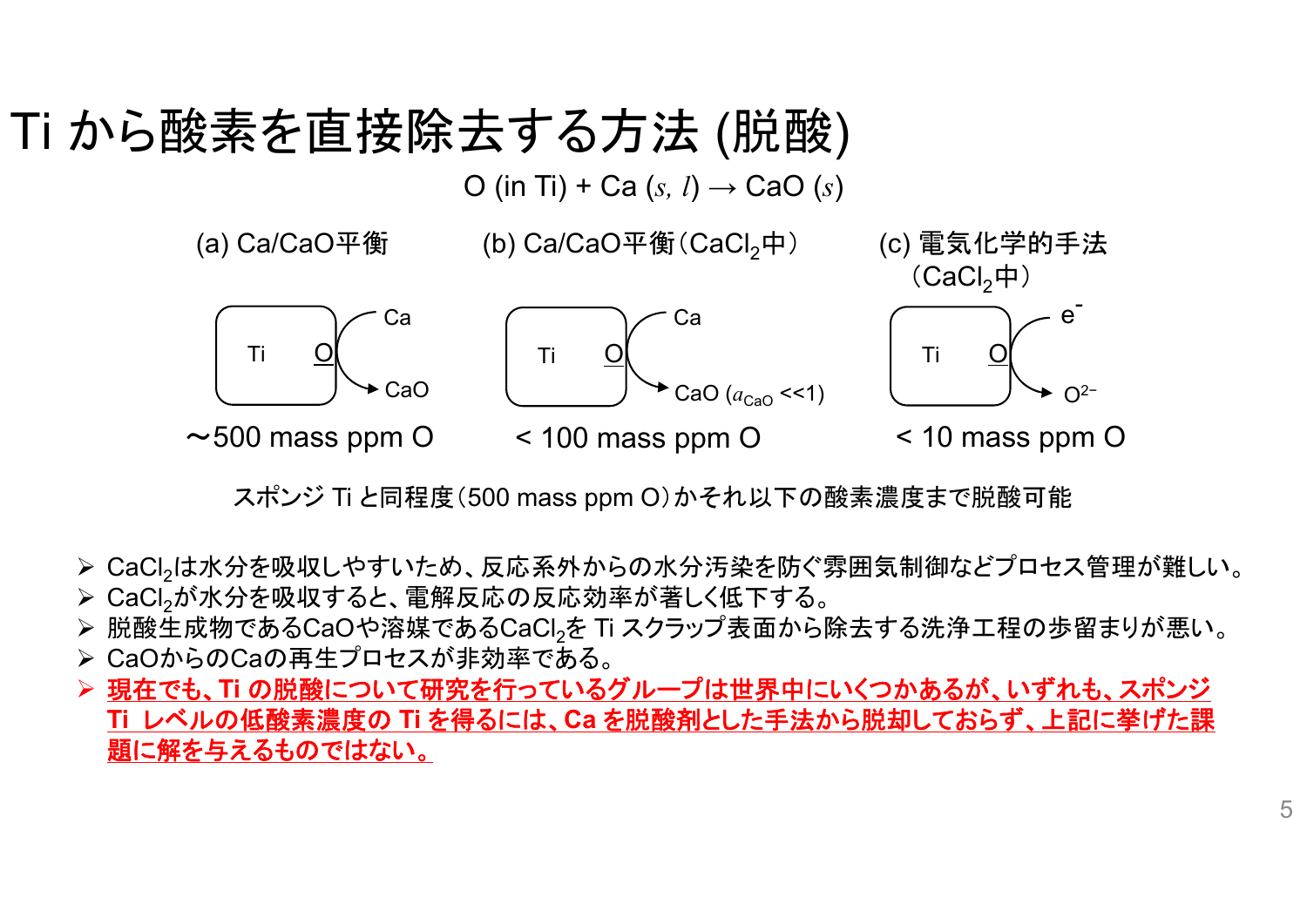希土類金属を用いる脱酸



R/R O *x* 平衡

 $\mathsf{O}\ \mathsf{(in\ Ti)} + \mathsf{1/x\ R}\ \mathsf{(s,\ l)} \rightarrow \mathsf{1/x\ RO}_x\ \mathsf{(s)}$ 



熱力学計算から、イットリウム(Y)など一部の希土類金属は、 500 mass ppm O 以下の酸素濃度まで Ti を脱酸できる可能 性を見出した。



6[4] I. Barin, Thermochemical Data of Pure Substance, 3rd Edition (Weinheim, Germany: Wiley-VCH, (1995). [5] Y. B. Patrikeev, G. I. Novikov and V. V. Badovskii, Russian Journal of Physical Chemistry, vol. 47, no. 2 (1973) p. 284. [6] T. H. Okabe, R. O. Suzuki, T. Oishi, and K. Ono, Mater. Trans., JIM, vol. 32, no. 5 (1991) pp. 485–488. [7] T. H. Okabe, C. Zheng, and Y. Taninouchi: Metall. Mater. Trans. B, vol. 49 (2018) pp. 1056–1066. [応募報文2] A. Iizuka, T. Ouchi, T. H. Okabe: Metall. Mater. Trans. B, vol. 51 (2020) pp. 433–442.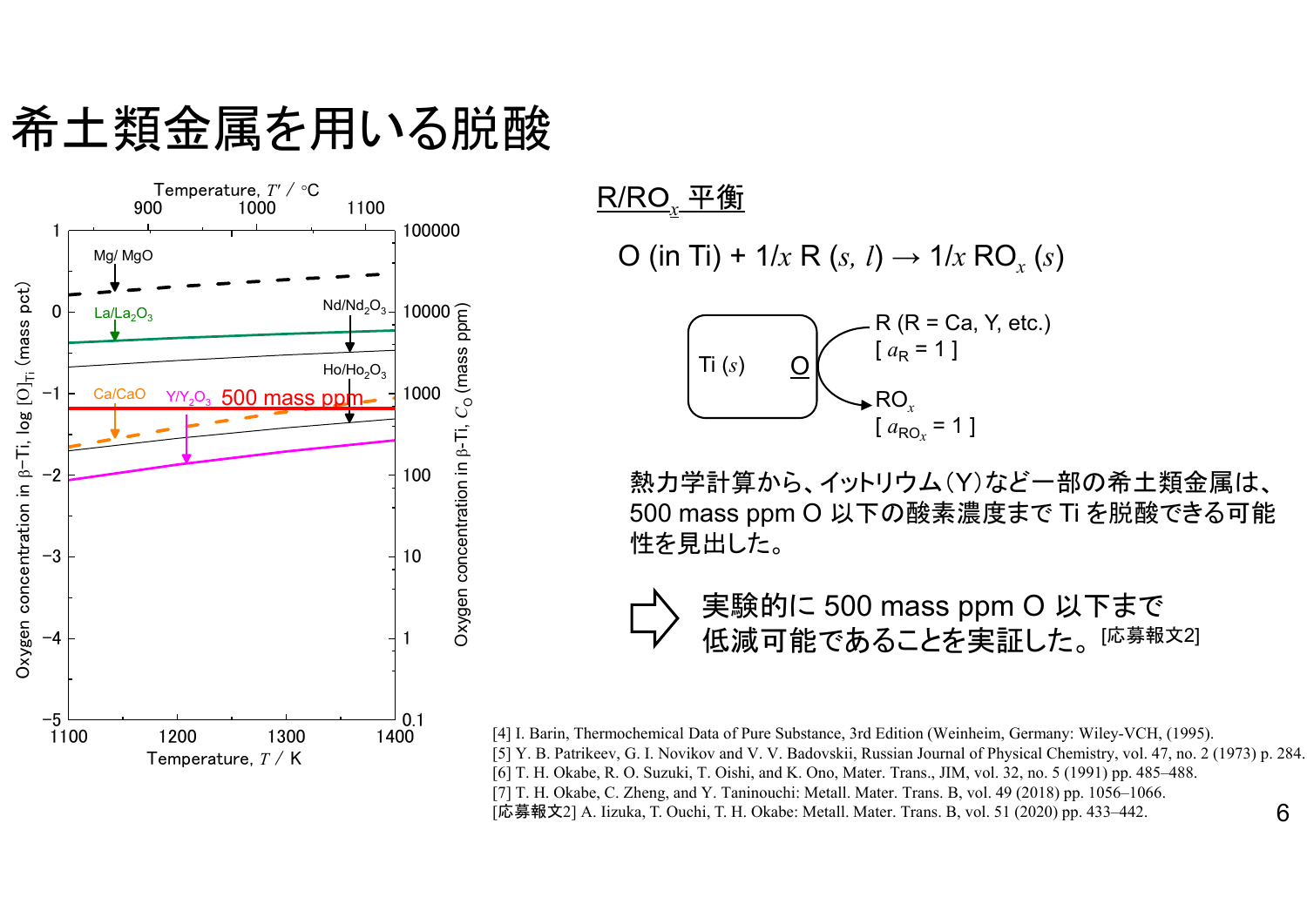希土類金属を用いる脱酸



<u>RE/REOX/REX<sub>3</sub> 平衡</u>

O (in Ti) + 2/3 RE (*l*) + 1/3 REX<sub>3</sub> (*l*)  $\rightarrow$  REOX (*s*)



熱力学計算から、希土類のオキシハライド (REOX) の生成反 応により、高い脱酸能が得られる可能性を見出した。



7[4] I. Barin, Thermochemical Data of Pure Substance, 3rd Edition (Weinheim, Germany: Wiley-VCH, (1995). [5] Y. B. Patrikeev, G. I. Novikov and V. V. Badovskii, Russian Journal of Physical Chemistry, vol. 47, no. 2 (1973) p. 284. [6] T. H. Okabe, R. O. Suzuki, T. Oishi, and K. Ono, Mater. Trans., JIM, vol. 32, no. 5 (1991) pp. 485–488. [7] T. H. Okabe, C. Zheng, and Y. Taninouchi: Metall. Mater. Trans. B, vol. 49 (2018) pp. 1056–1066. [応募報文2] A. Iizuka, T. Ouchi, T. H. Okabe: Metall. Mater. Trans. B, vol. 51 (2020) pp. 433–442.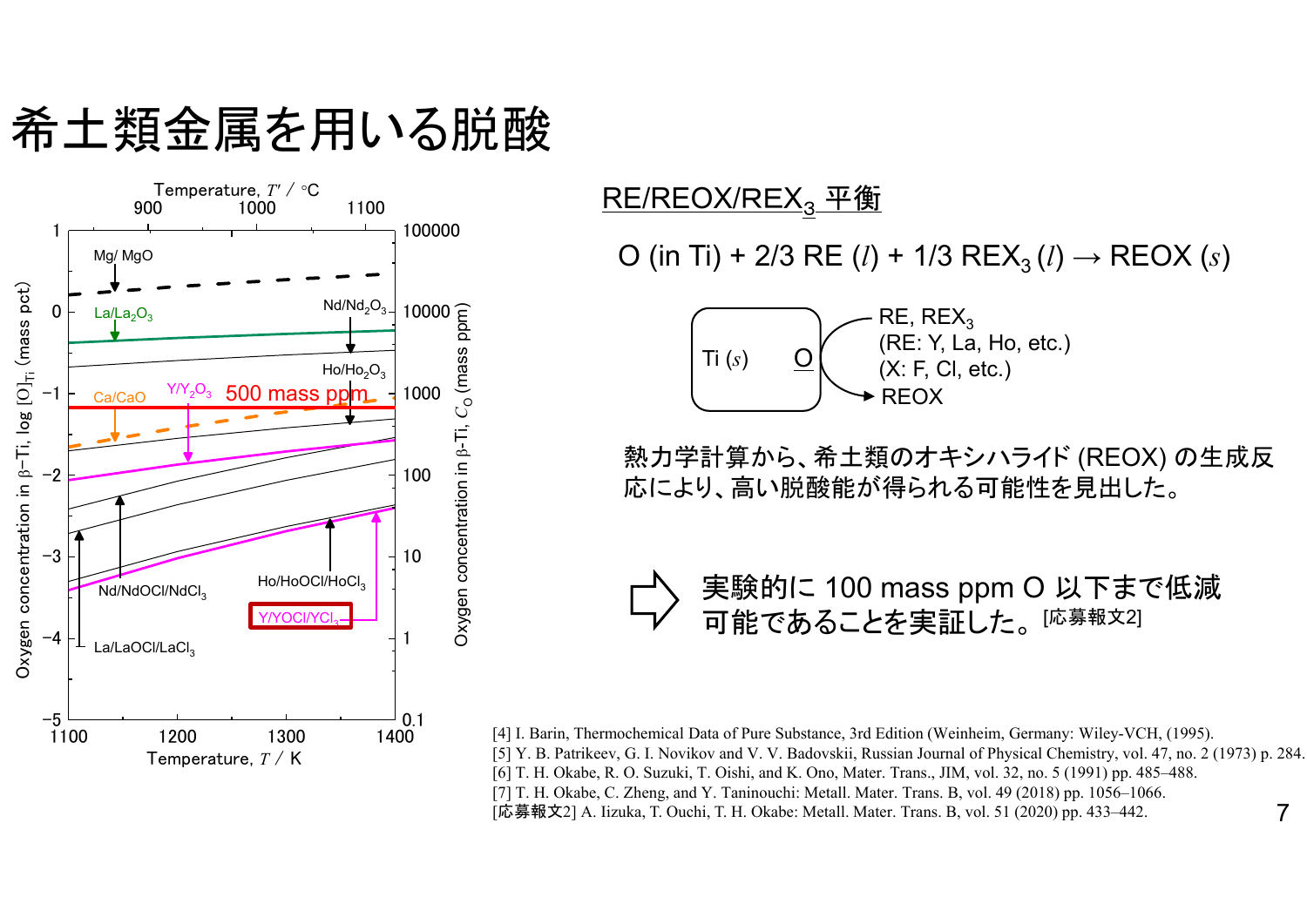Mg を用いる脱酸



Mgを脱酸剤とした脱酸反応では10000 mass ppm O (1 mass% O)以下まで Ti 中の酸素濃度を低減できない。

 $\blacktriangleright$  Mgを脱酸剤、MgCl2をフラックスとして用いることができ ると、既存のクロールプロセスで用いられるMgやMgCl2 の分離・再生プロセスを利用可能となる。

O (in Ti) + Mg (*l*) = MgO (*s*)



[応募報文3] C. Zheng, T. Ouchi, A. Iizuka, Y. Taninouchi, T. H. Okabe: *Metall. Mater. Trans. B*, vol. 50 (2018) pp. 622–631. **8**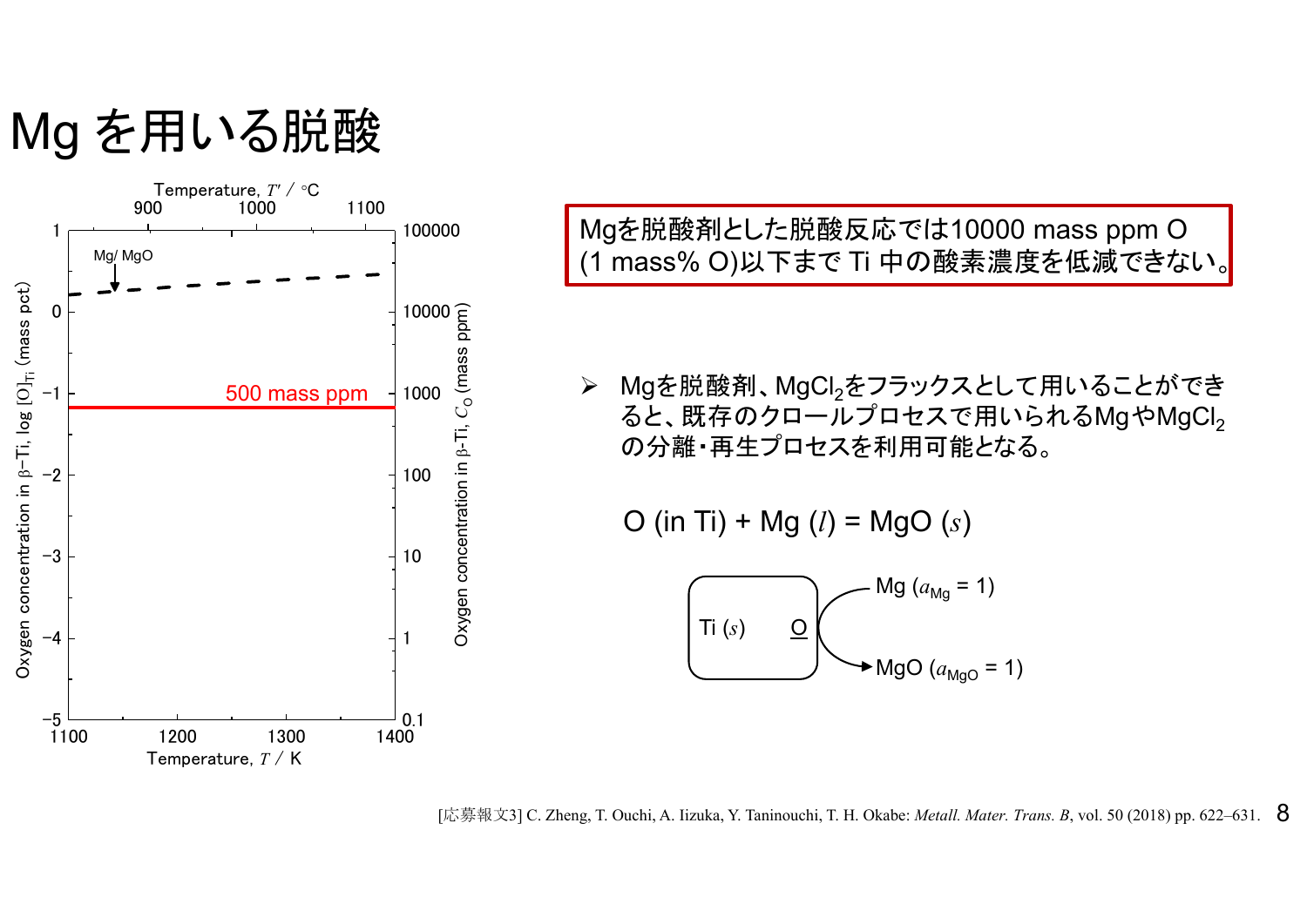#### Mgと希土類を組み合わせた新しい脱酸プロセス



<u>Mg/MgCl<sub>2</sub>/REOX/REX $_3$  平衡</u>

O (in Ti) + Mg (*l*) + REX $_3$  (*l*) → REOX (*s*) + MgX $_2$  (*l*)

Mg,  $RE_2X_3$ MgX<sub>2</sub>, ROX ( $a_{\rm{MgO}}$  << 1) RE: Rare-earthTi  $(s)$   $\qquad \underline{O}$   $\begin{pmatrix} x: C I, F \end{pmatrix}$  $\overline{I}$ **i**  $(s)$   $\overline{O}$ 

Mgを脱酸剤とて、MgX<sub>2</sub>-REX<sub>3</sub> 溶融塩中で脱酸すると、オキシ ハライド(REOX)が生成し、Mg を用いる利点と希土類元素の 高い脱酸能を兼備する新プロセスとなりうることを見出した。

500 mass ppm 付近まで低減可能であるこ とを実証した。 [<sup>応募報文3]</sup>

#### 電気化学反応を導入すると、100 mass ppm 以 下まで低減可能であることを実証した。 <sup>[応募報文3]</sup>

[応募報文3] C. Zheng, T. Ouchi, A. Iizuka, Y. Taninouchi, T. H. Okabe: *Metall. Mater. Trans. B*, vol. 50 (2018) pp. 622–631. **9** [4] I. Barin, Thermochemical Data of Pure Substance, 3rd Edition (Weinheim, Germany: Wiley-VCH, (1995). [5] Y. B. Patrikeev, G. I. Novikov and V. V. Badovskii, Russian Journal of Physical Chemistry, vol. 47, no. 2 (1973) p. 284. [6] T. H. Okabe, R. O. Suzuki, T. Oishi, and K. Ono, Mater. Trans., JIM, vol. 32, no. 5 (1991) pp. 485–488. [7] T. H. Okabe, C. Zheng, and Y. Taninouchi: Metall. Mater. Trans. B, vol. 49 (2018) pp. 1056–1066.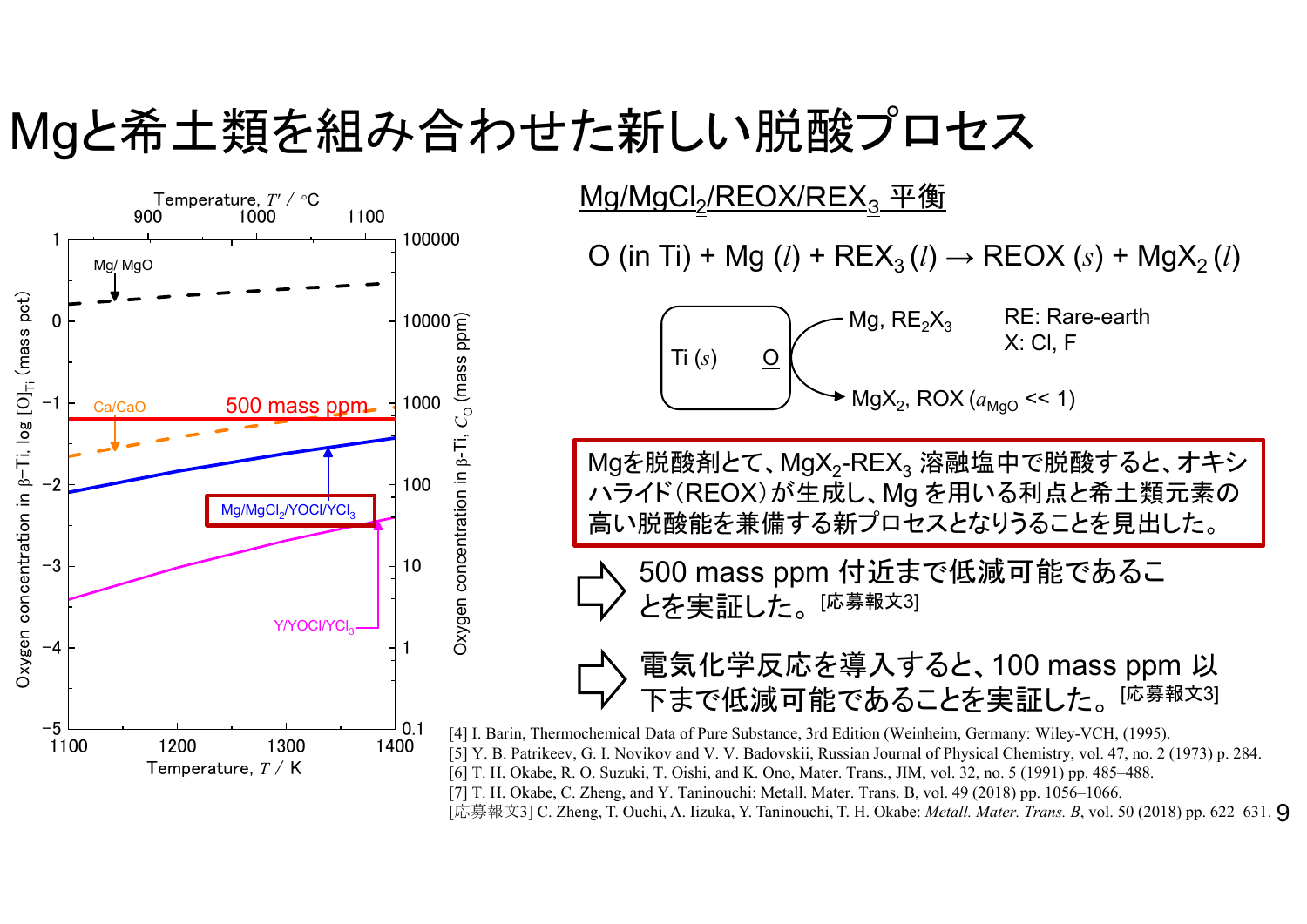### Ti スクラップのアップグレードプロセス

本研究



[応募報文1] 大内隆成, 岡部徹, チタン, vol. 68, no. 4 (2020) pp. 288-294. **10**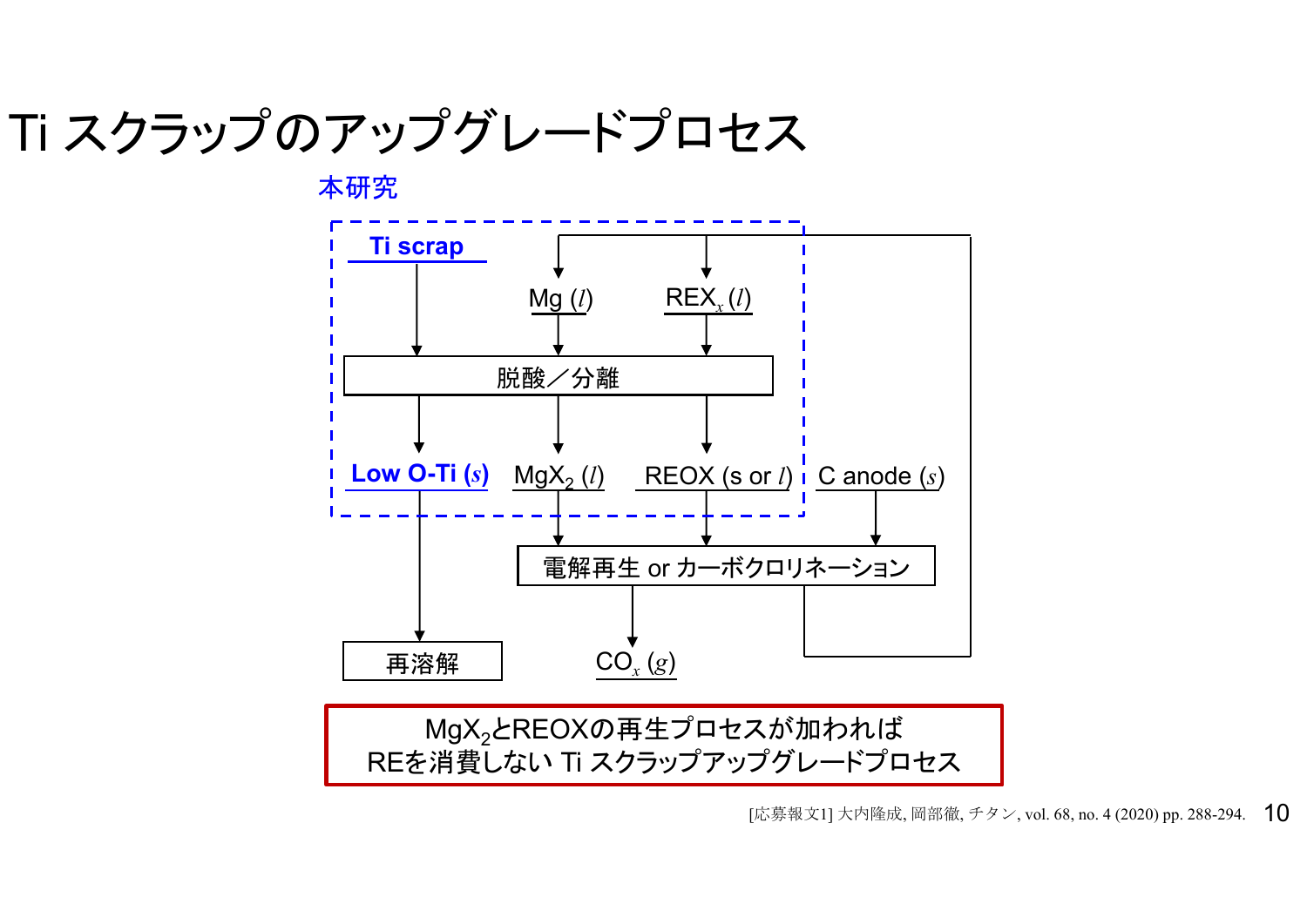#### アップグレードリサイクルの波及効果

日本は、現在、高純度のスポンジ Ti の製造に関しては、生産大国であり、世界の20~30% の生産シェアを有している。一方、航空機産業が小さいため、スクラップの処理に関しては小国 であり、多くのチタンスクラップを海外(主として米国)に輸出している。

仮に、**Ti** スクラップの新たなアップグレード技術が開発できれば 、スポンジ Ti を製造するだけで なく、海外から(安価な)Ti スクラップを輸入して、これを高純度化(脱酸)して、スポンジ Ti と同様 に、高付加価値製品として輸出することが可能となる。このように、Ti 中の酸素の直接除去技術 は Game Changing Technologyであり、**Ti** スクラップのマテリアルフローにおける日本の産業の 立ち位置を大きく変える可能性がある。

今後、航空機産業、ロボット産業、海洋関連 産業が発展すると、Ti 合金の需要は大幅に 増大する。さらに、スクラップのアップグレー ド・リサイクル技術の開発により Ti の低価 格化が進めば、資源量の多い**Ti** の産業規 模は現在の**10**倍以上になる可能性も秘め ている 。



世界中から日本に Ti スクラップがあつまり、 高付加価値材料として生まれ変わる。

[応募報文1] 大内隆成, 岡部徹, チタン, vol. 68, no. 4 (2020) pp. 288-294. 11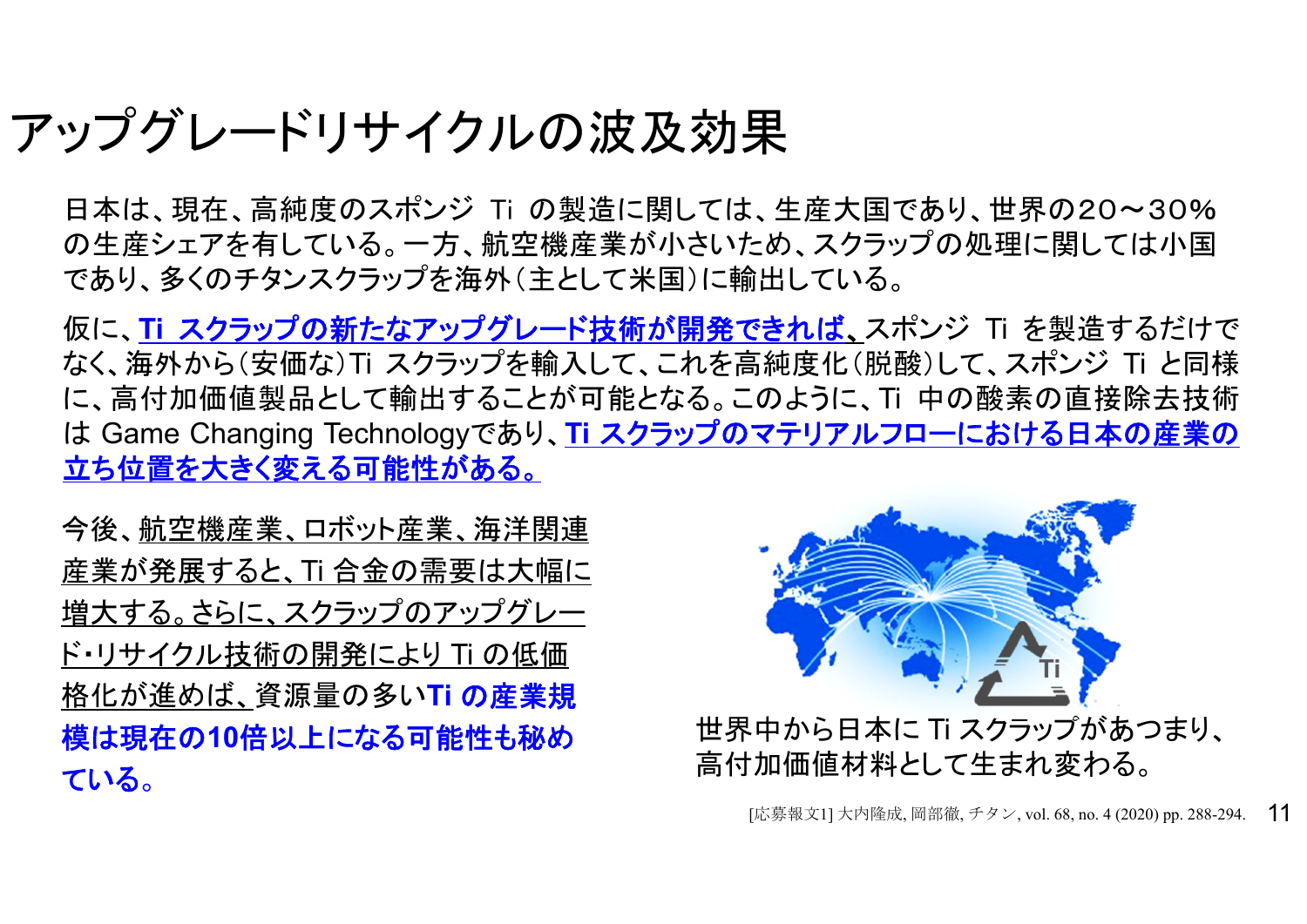謝辞

本日ご紹介した研究を推進するにあたり、東北大学 大学院 工学研究科 金属 フロンティア工学専攻 竹田 修 准教授,九州大学 工学研究院 材料工学部門 谷ノ内 勇樹 准教授に貴重なアドバイスをいただいたのでここに感謝申し上げ ます。本研究の一部は,日本学術振興会科学研究費助成金基盤研究(S) (No. 26220910、No. 19H05623) ならびに、独立行政法人新エネルギー・産 業技術総合開発機構(NEDO)の委託事業、NEDO先導研究プログラム/未 踏チャレンジ2050の支援を受けて実施されました。

一般財団法人産業環境管理協会 資源・リサイクル促進センター 審査委員 会の皆様および事務局の皆様に、深く御礼申し上げます。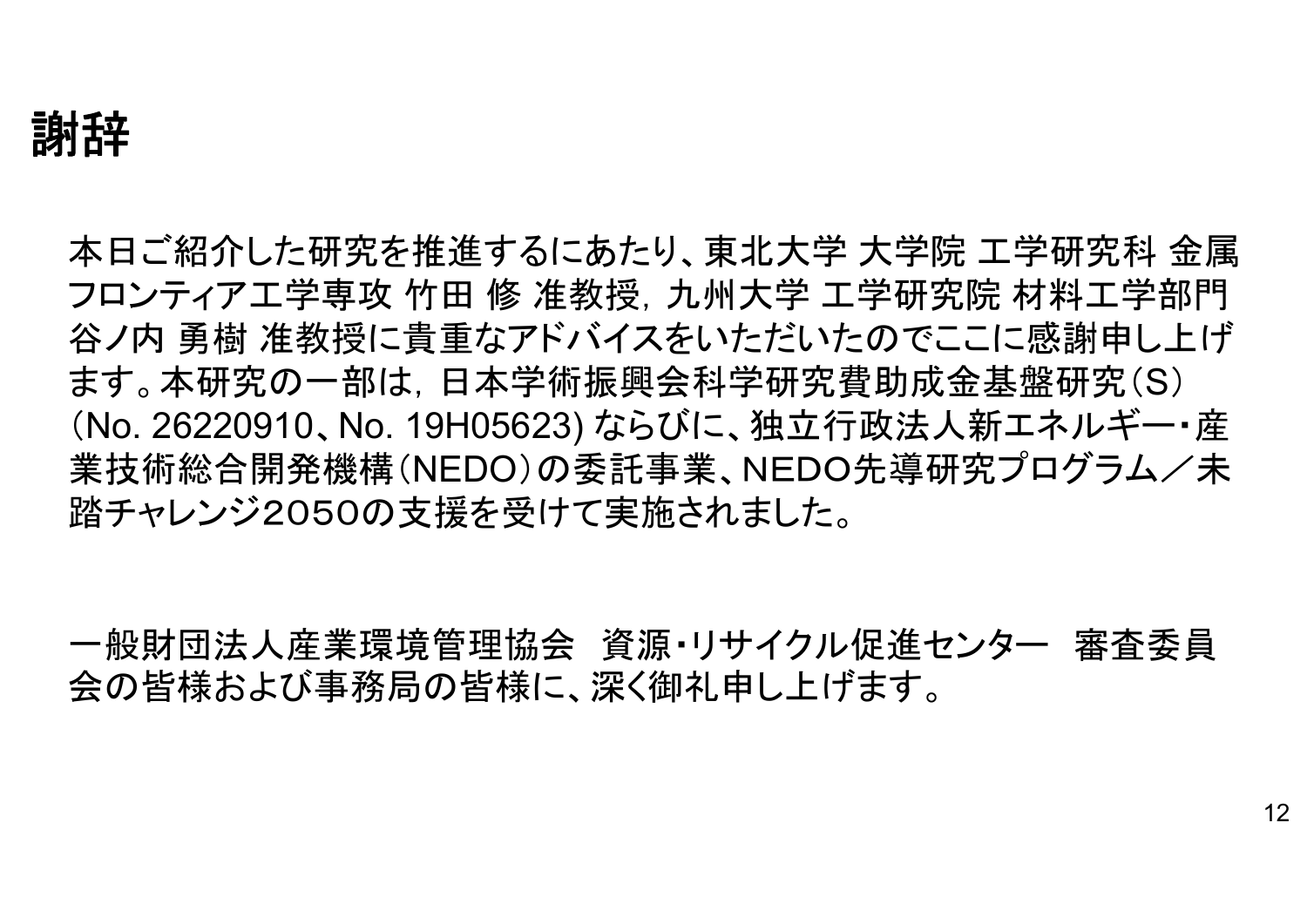#### 受賞報文

- 1. '希土類塩化物と塩化マグネシウムの混合溶融塩を用いるチタンのアップグレードリサイクル新技術', 'New Upgrade Recycling Technology for Titanium Using Mixtures of Rare Earth Chloride and Magnesium Chloride', 大内 隆成, 岡部 徹: チタン, vol.68, no.4 (2020) pp. 288–294.
- 2.'Ultimate Deoxidation Method of Titanium Utilizing Y/YOCl/YCl<sub>3</sub> Equilibrium', A. Iizuka, T. Ouchi†, T. H. Okabe: Metallurgical and Materials Transactions B, vol. 51 (2020) pp. 433–442. https://doi.org/10.1007/s11663-019-01742-6
- 3.'Deoxidation of Titanium Using Mg as Deoxidant in MgCl<sub>2</sub>-YCl<sub>3</sub> Flux', C. Zheng, T. Ouchi†, A. Iizuka, Y. Taninouchi, T. H. Okabe: Metallurgical and Materials Transactions B, vol. 50, no. 2 (2019) pp. 622–631. https://doi.org/10.1007/s11663-018- 1494-2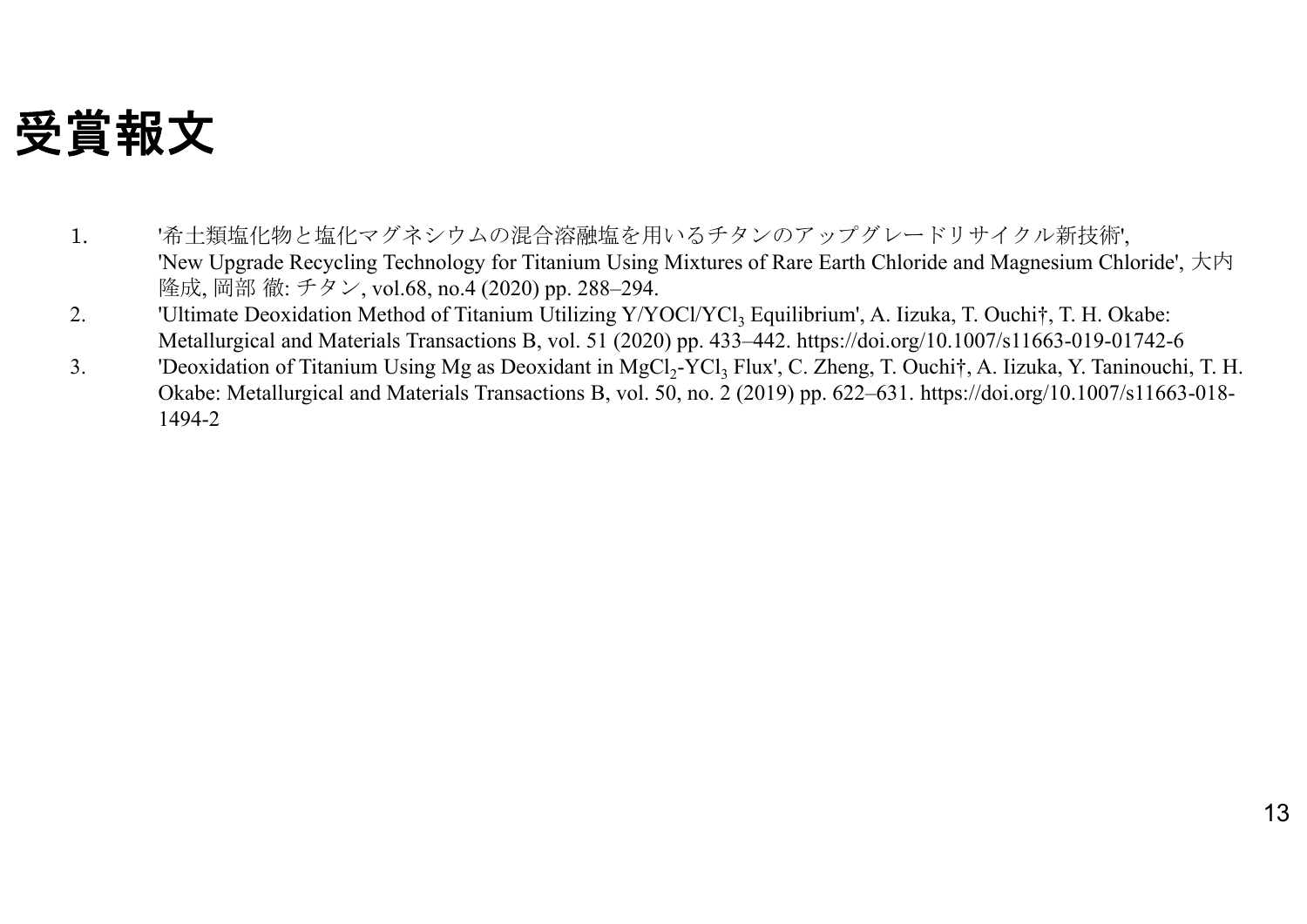### 関連成果

#### †corresponding author

- 1.'Deoxidation of Ti using Ho in HoCl<sub>3</sub> flux and determination of thermodynamic data of HoOCl', L. Kong, T. Ouchi†, T. H. Okabe: Journal of Alloys and Compounds, vol. 863 (2021) 156047. https://doi.org/10.1016/j.jallcom.2020.156047
- 2.. "Magnesiothermic Reduction of TiO<sub>2</sub> Assisted by rare earth element', T. Tanaka, T. Ouchi†, T. H. Okabe: Journal of Sustainable Metallurgy, vol. 6 (2020) pp. 667–679. https://doi.org/10.1007/s40831-020-00296-1
- 3.'Yttriothermic Reduction of TiO<sub>2</sub>', T. Tanaka, T. Ouchi†, T. H. Okabe: Materials Transactions, vol. 61, no. 10 (2020) pp. 1967– 1973. https://doi.org/10.2320/matertrans.MT-M2020123
- 4.'Lanthanothermic Reduction of TiO<sub>2</sub>', T. Tanaka, T. Ouchi†, T. H. Okabe: Metallurgical and Materials Transactions B, vol. 51 (2020) pp. 1485–1494. https://doi.org/10.1007/s11663-020-01860-6
- 5. 'Development of a New Titanium Powder Sintering Process with Deoxidation Reaction Using Yttrium Metal', A. Iizuka, T. Ouchi†, T. H. Okabe: Materials Transactions, vol. 61, no. 4 (2020) pp. 758–765. https://doi.org/10.2320/matertrans.MT-M2019340
- 7. 'Electrochemical Deoxidation of Titanium Scrap in MgCl<sub>2</sub>-HoCl<sub>3</sub> System', L. Kong, T. Ouchi†, C. Zheng, T. H. Okabe: Journal of The Electrochemical Society, vol. 166, no. 13 (2019) E429–E437. https://doi.org/10.1149/2.1011913jes
- 8.'Direct Deoxidation of Ti by Mg in MgCl<sub>2</sub>–HoCl<sub>3</sub> Flux', L. Kong, T. Ouchi†, T. H. Okabe: Materials Transactions, vol. 60, no. 9 (2019) 2059–2068. https://doi.org/10.2320/matertrans.MT-M2019135
- 9. 'Electrochemical Deoxidation of Titanium in Molten MgCl<sub>2</sub>–YCl<sub>3</sub>', C. Zheng, T. Ouchi†, L. Kong, Y. Taninouchi, T. H. Okabe: Metallurgical and Materials Transactions B vol. 50 no. 4 (2019) pp. 1652–1661. https://doi.org/10.1007/s11663-019-01602-3